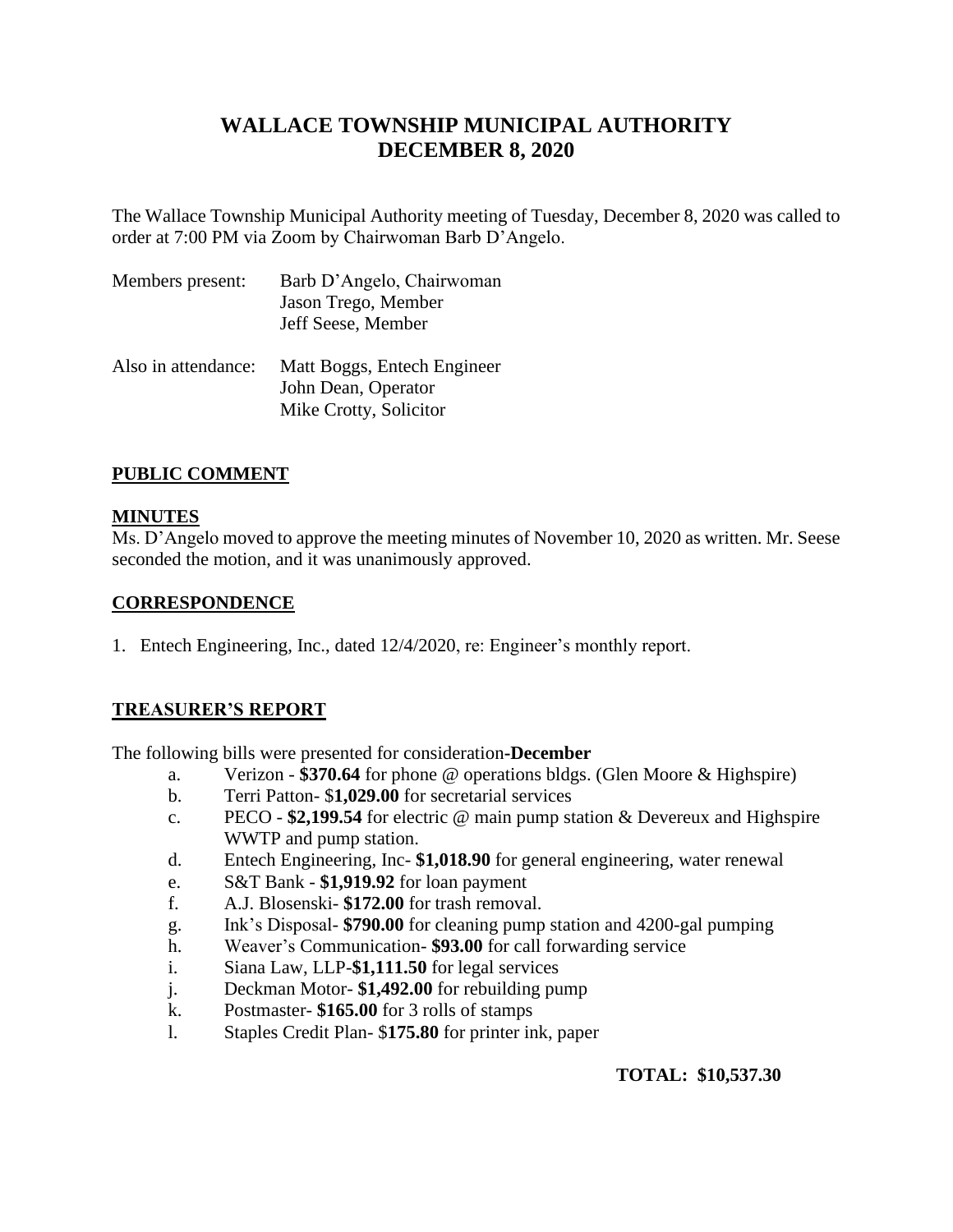Mr. Trego moved to approve invoices "a" through "l" above for the month of December, as presented. Mr. Seese seconded the motion, and it was unanimously approved.

## **FINANCIAL STATEMENTS**-

Balance Sheet, Budget vs Actual Glenmoore & Highspire and Profit & Loss. Ms. D'Angelo moved to approve the financial statements above for the month of December, as presented. Mr. Seese seconded the motion, and it was unanimously approved.

# **OPERATORS REPORT**

## Glenmoore WWTP

## **Operations:**

All mixers are running. Duckweed and algae diminishing. Pond levels will continue to be lowered throughout the winter months. Two risers were installed for the lagoons. Plug aeration and seeding recommended after last cutting in 2021.

## **Maintenance:**

Valve for zone 3 replaced. Custom valve riser being fabricated. Continued work on chlorine injection system. Chlorine residual is present in spray effluent. Influent pump station pump rebuild is finished. Deckman delivered to storage shed.

## **Maintenance Request Items**

Solar powered DC sump pump for spray field splitter box. Wet Well Wizard for influent pump station.

*Water was present in woods when Operator and Mr. Seese walked the fields 11/20/2020- No spray in days.*

## Highspire WWTP

## **Operations:**

Adjusted float levels in mud well. Influent cleaned. Bracket fixed for decant pump. Sand filters cleaned Hypochlorite. Hypo sprayed on filamentous foam in aeration chamber.

## **Maintenance:**

Installed blower unit for Main Blower #1. No spare blower. Replaced heat trace for water line going to lakeside screen. Rick Weller is fabricating second anoxic mixer. *Rick Weller looking into heat system at treatment plant.*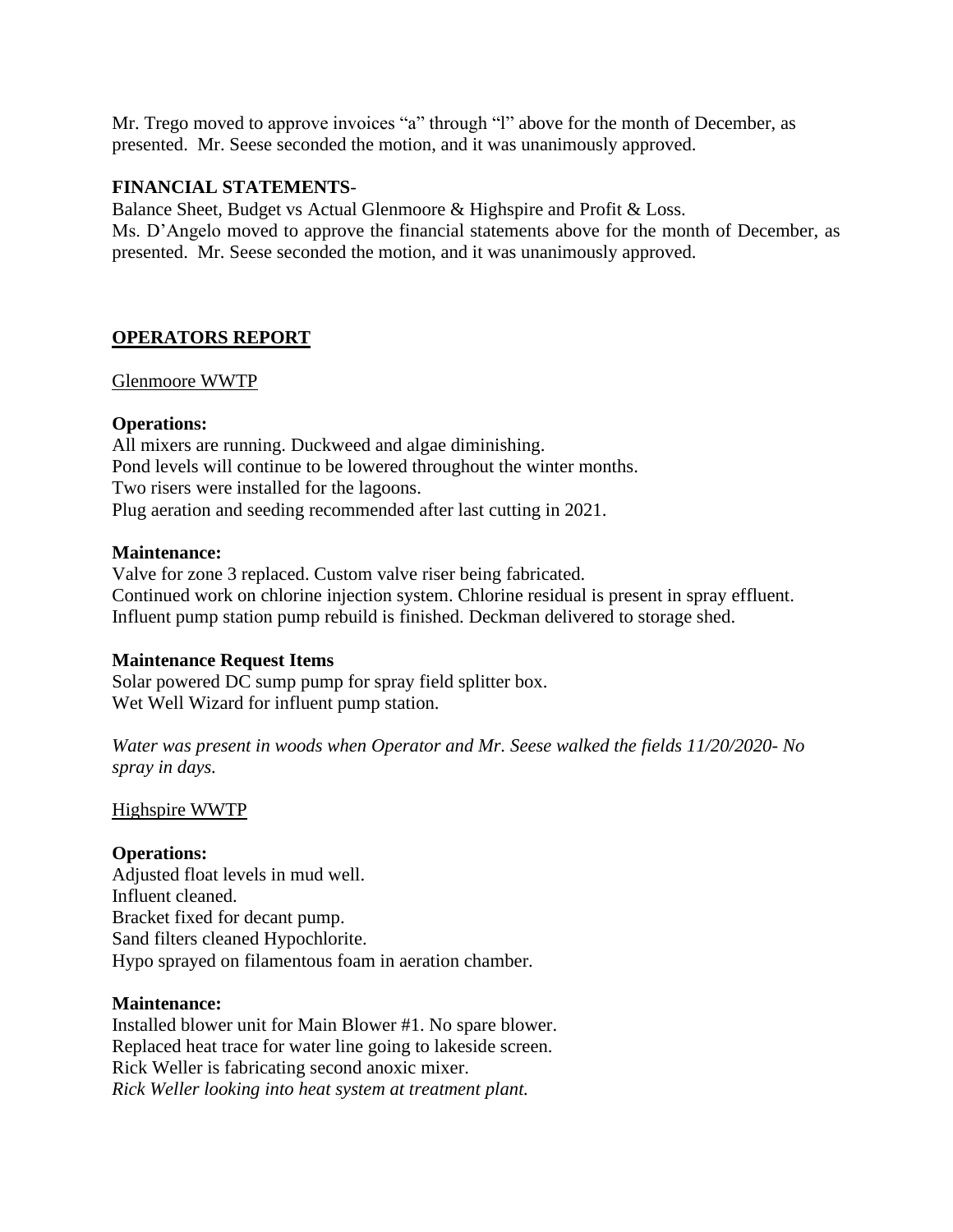# **ENGINEER'S REPORT**

#### E-1 Grinder Pump Replacement-

There have been no grinder pump replacements since July. No grinder pump replacements are planned for the remainder of the year.

#### Glenmoore WWTP-

Following the October Authority meeting, a site meeting was arranged in mid-October between the Authority (engineer and solicitor) the operator and the engineer for Ashlea Drive. Joe Lewis identified a possible location for the proposed berm which appeared to be a suitable location. A simple site plan and detail for the berm is to be prepared by the engineer for Ashlea. The work and payment for the berm is to be by the Ashlea subdivision. The Authority is providing the land to perform the work. *During the previous month, EEMA did confirm that while the spray system is in operation, the spray infrastructure located in the woods which was abandoned during the upgrade in 2004 has been separated from the active spray infrastructure.*

#### Sanitary Sewer Expansion-

During the Authority meeting held in March, Entech received a copy of the Act 537 Component 3 Planning Module for the Brandolini Development. Entech provided comments to the Township Engineer in April. Please note that sewer planning is performed at the municipal level. Please note that the planning module anticipates grinder pumps for the development and is assuming the grinder pumps will be owned and maintained by the homeowner. The Agreement between the developers is being finalized. One issue that is remaining is storage for the drip effluent. Communications will continue and this item will need to be addressed. *A teleconference was held on December 3rd and prior to the meeting, Entech discussed the storage with Mike Crotty for discussion. A possible alternative for more storage is an escrow account for pumping and hauling.*

## Spring Mill-

Lou Schneider prepared a revised plan in mid-October which addressed the remaining comments provided by Entech. Mr. Schneider requested the Authority standards, which were provided, so that his supplier can provide a submittal package for materials to be used which will be reviewed by Entech. *During the week of November 30th, Mr. Schneider submitted the bill of material for the work. Entech provided comments and is working with Castle Valley for requirements for the piping on the homeowner's property.*

## **OLD BUSINESS**

## **NEW BUSINESS**

Fitech payment processing for quarterly sewer payments.

*Ms. D'Angelo motions to enroll in Fitech payment processing, as presented. Mr. Seese seconded the motion, and it was unanimously approved.* 

Upgrade needed for Devereux dialer.

*Mr. Seese moved to approve the purchase of a new dialer for \$450.00, as presented. Ms. D'Angelo seconded the motion, and it was unanimously approved.* 

## **ADJOURNMENT**